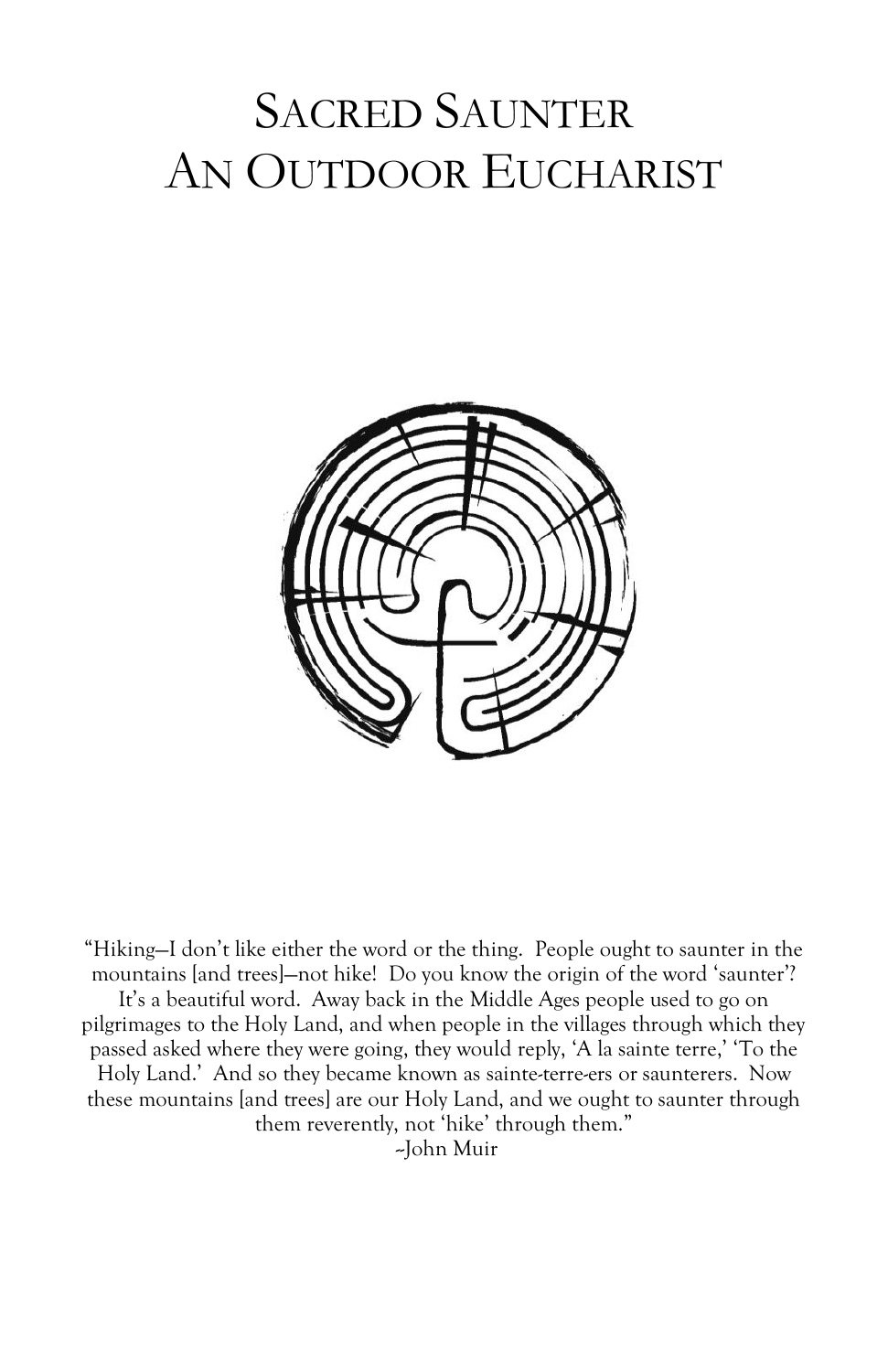# CHRIST EPISCOPAL CHURCH EUREKA, CALIFORNIA

# THE LITURGY OF THE WORD

#### OPENING ACCLAMATION

Blessed be the one, holy, and living God.

#### *All* **Glory to God for ever and ever.**

#### *All say together*

**Almighty God, to you all hearts are open, all desires known, and from you no secrets are hid: Cleanse the thoughts of our hearts by the inspiration of your Holy Spirit, that we may perfectly love you, and worthily magnify your holy Name; through Christ our Lord. Amen.**

#### COLLECT OF THE DAY

| Celebrant | The Lord be with you. |
|-----------|-----------------------|
| People    | And also with you.    |
| Celebrant | Let us pray.          |

*Celebrant*

O merciful Creator, your hand is open wide to satisfy the needs of every living creature: Make us always thankful for your loving providence; and grant that we, remembering the account that we must one day give, may be faithful stewards of your good gifts; through Jesus Christ our Lord, who with you and the Holy Spirit lives and reigns, one God, for ever and ever. **Amen.**

### THE LESSONS

*One or two Lessons, as appointed, are read. After the reading the Reader says*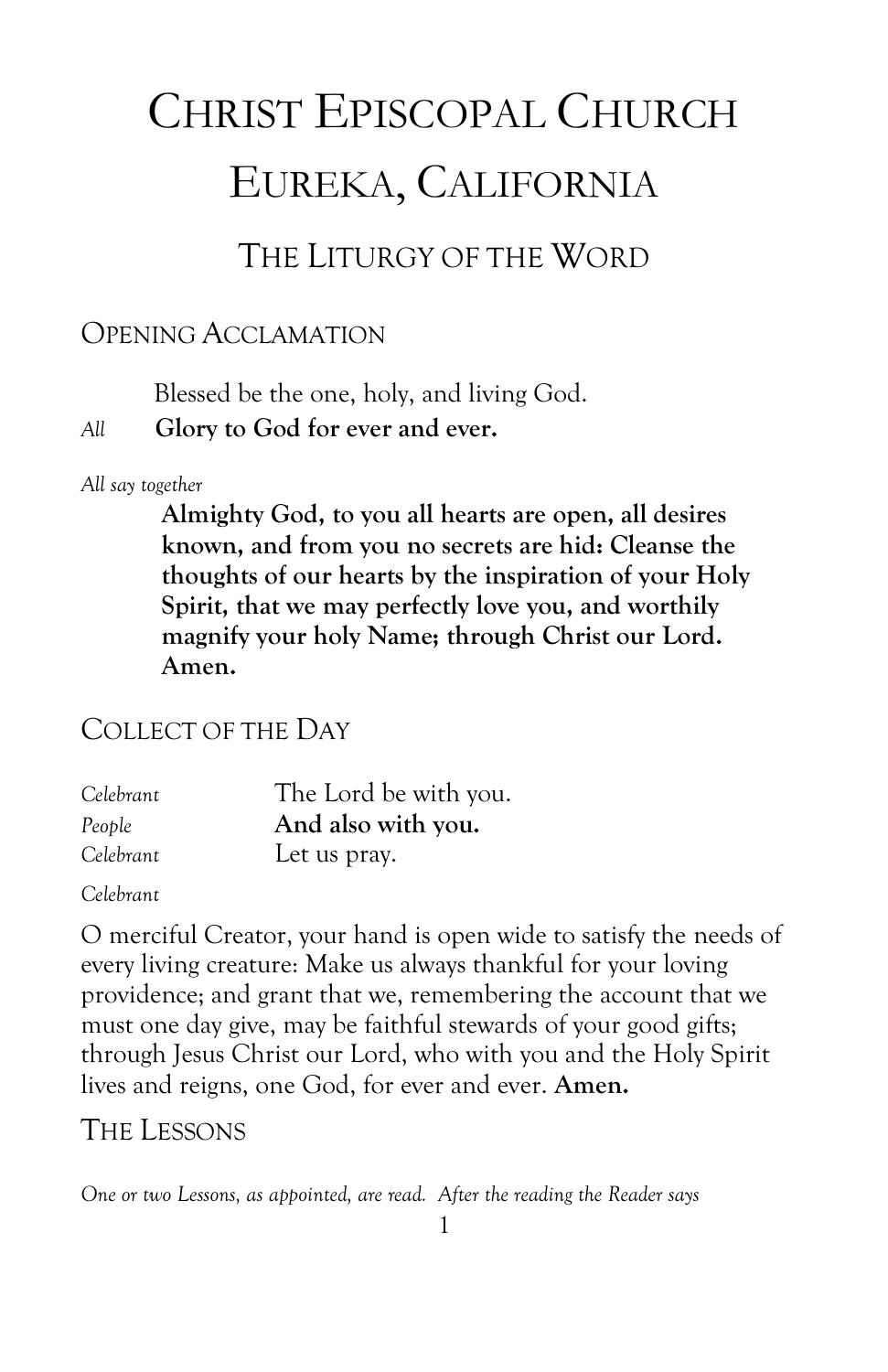Hear what the Spirit is saying to God's people. *People* **Thanks be to God.**

# THE HOLY GOSPEL

*Before the Gospel*

| Gospeller        | The Holy Gospel of our Savior Jesus Christ<br>according to $\frac{\ }{2}$ |
|------------------|---------------------------------------------------------------------------|
| People           | Glory to you, Lord Christ.                                                |
| After the Gospel |                                                                           |
| Gospeller        | The Gospel of our Savior.                                                 |

| <i>Ouspeire</i> | The Obspect of our bavior.  |
|-----------------|-----------------------------|
| People          | Praise to you, Lord Christ. |

#### **REFLECTION**

#### PRAYERS OF THE PEOPLE

*The Leader and People pray responsively*

Father, we pray for your holy Catholic Church; **That we all may be one.**

Grant that every member of the Church may truly and humbly serve you;

**That your Name may be glorified by all people.**

We pray for all bishops, priests, and deacons; **That they may be faithful ministers of your Word and Sacraments.**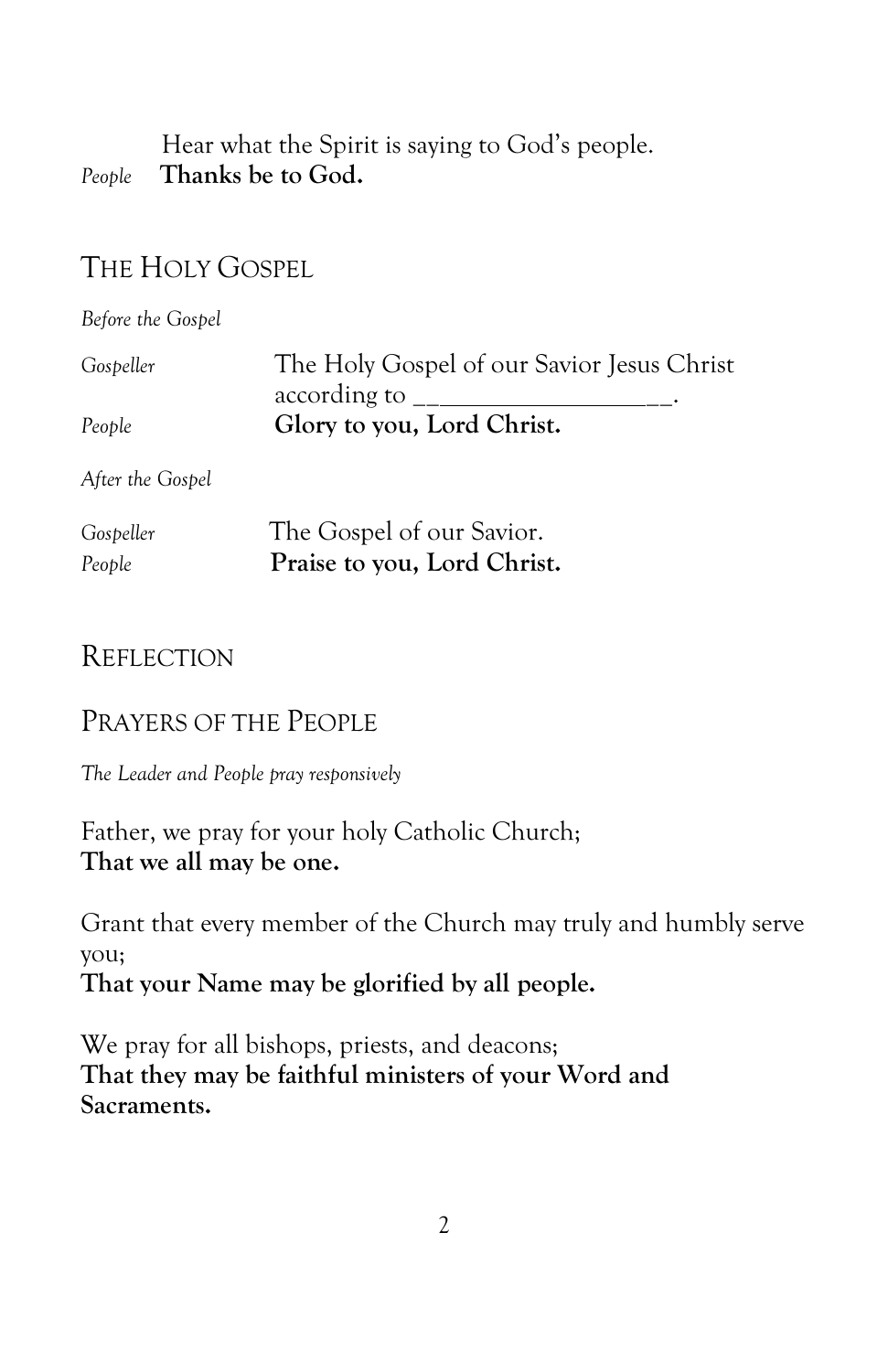We pray for all who govern and hold authority in the nations of the world;

**That there may be justice and peace on the earth.**

Give us grace to do your will in all that we undertake; **That our works may find favor in your sight.**

Have compassion on those who suffer from any grief or trouble; **That they may be delivered from their distress.**

Give to the departed eternal rest. **Let light perpetual shine upon them.**

We praise you for your saints who have entered into joy; **May we also come to share in your heavenly kingdom.**

Let us pray for our own needs and those of others.

*Please add your own intercessions and thanksgivings*

*The Celebrant adds a concluding Collect.*

Almighty and eternal God, ruler of all things in heaven and earth: Mercifully accept the prayers of your people, and strengthen us to do your will; through Jesus Christ our Lord. **Amen.**

PEACE

| Celebrant | The peace of Christ be always with you. |
|-----------|-----------------------------------------|
| People    | And also with you.                      |

# THE CELEBRATION OF HOLY COMMUNION

*The Celebrant says*

Walk in love, as Christ loved us and gave himself for us, an offering and sacrifice to God. *Ephesians 5:2*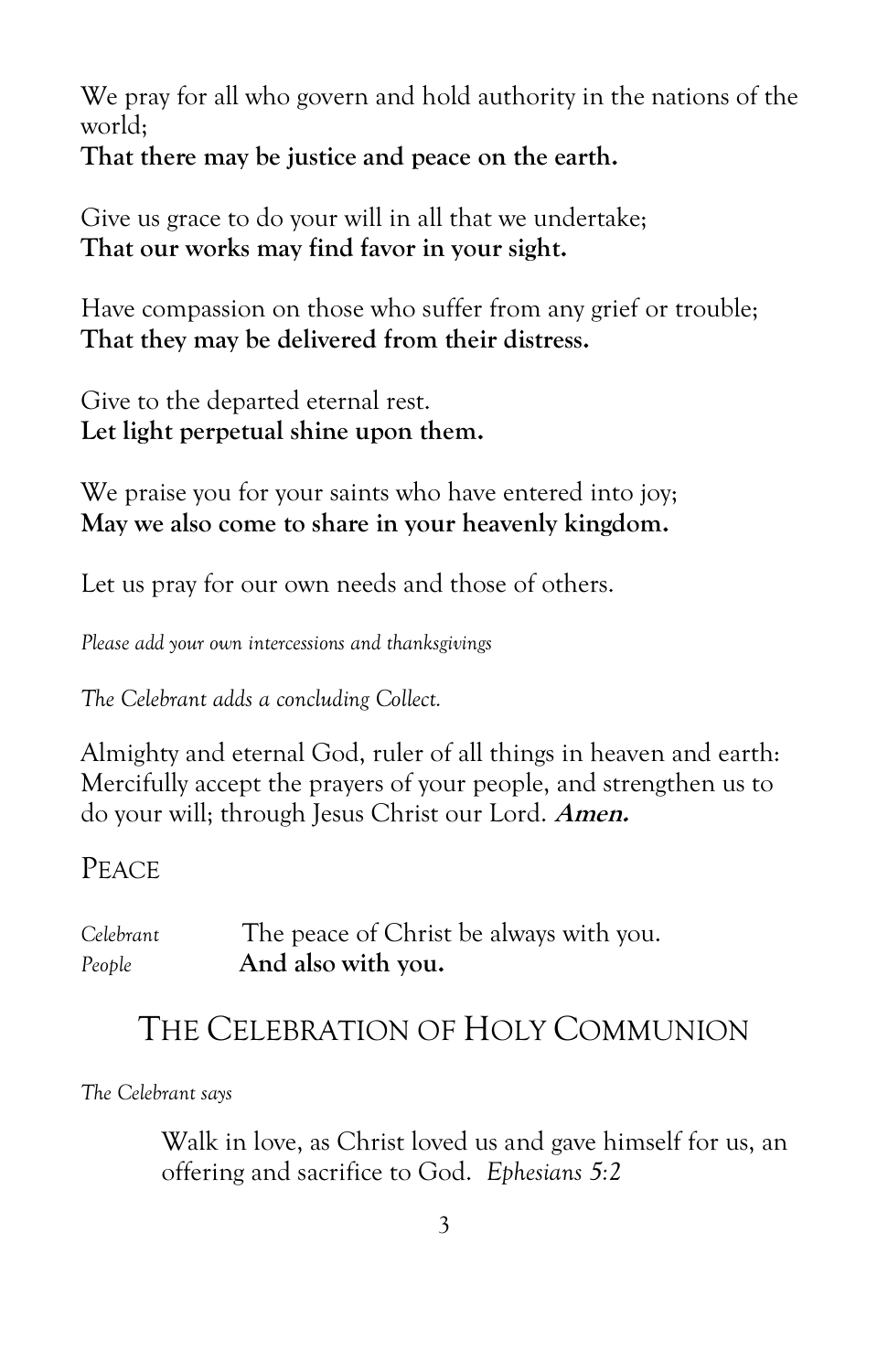| Celebrant | All things come of thee, O Lord.     |
|-----------|--------------------------------------|
| People    | And of thine own have we given thee. |

### DOXOLOGY

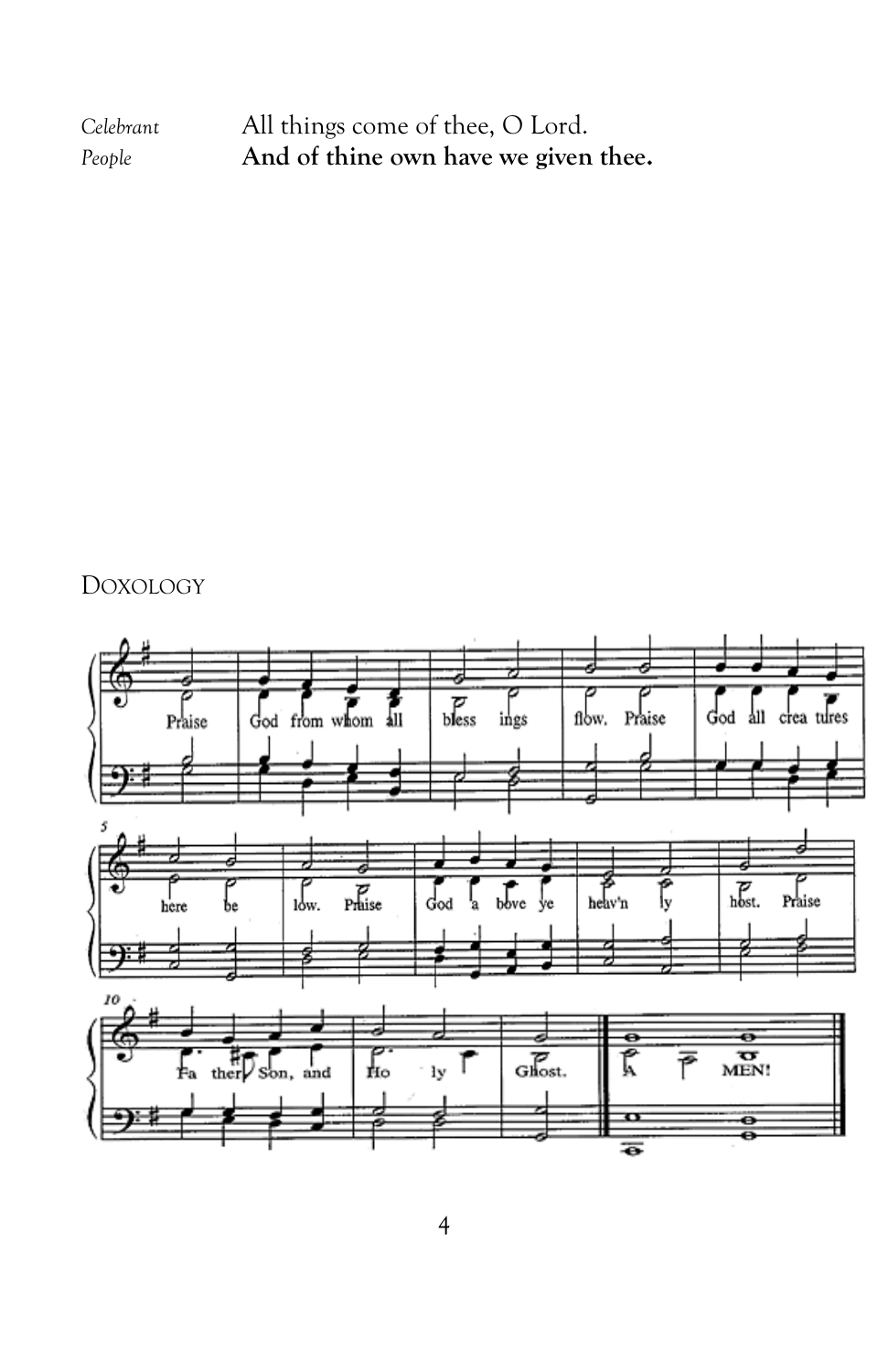#### GREAT THANKSGIVING *The people remain standing.*

| Celebrant | The Lord be with you.                      |
|-----------|--------------------------------------------|
| People    | And also with you.                         |
| Celebrant | Lift up your hearts.                       |
| People    | We lift them to the Lord.                  |
| Celebrant | Let us give thanks to the Lord our God.    |
| People    | It is right to give our thanks and praise. |

*Celebrant*

All thanks and praise are yours at all times and in all places, our true and loving God; through Jesus Christ, your eternal Word, the Wisdom from on high by whom you created all things. You laid the foundations of the world and enclosed the sea when it burst out from the womb; You brought forth all creatures of the earth and gave breath to humankind.

Wondrous are you, Holy One of Blessing, all you create is a sign of hope for our journey; And so as the morning stars sing your praises we join the heavenly beings and all creation as we shout with joy:

#### *Celebrant and People*

**Holy, holy, holy Lord, God of power and might, heaven and earth are full of your glory. Hosanna in the highest. Blessed is the one who comes in the name of the Lord. Hosanna in the highest.**

*The Celebrant continues*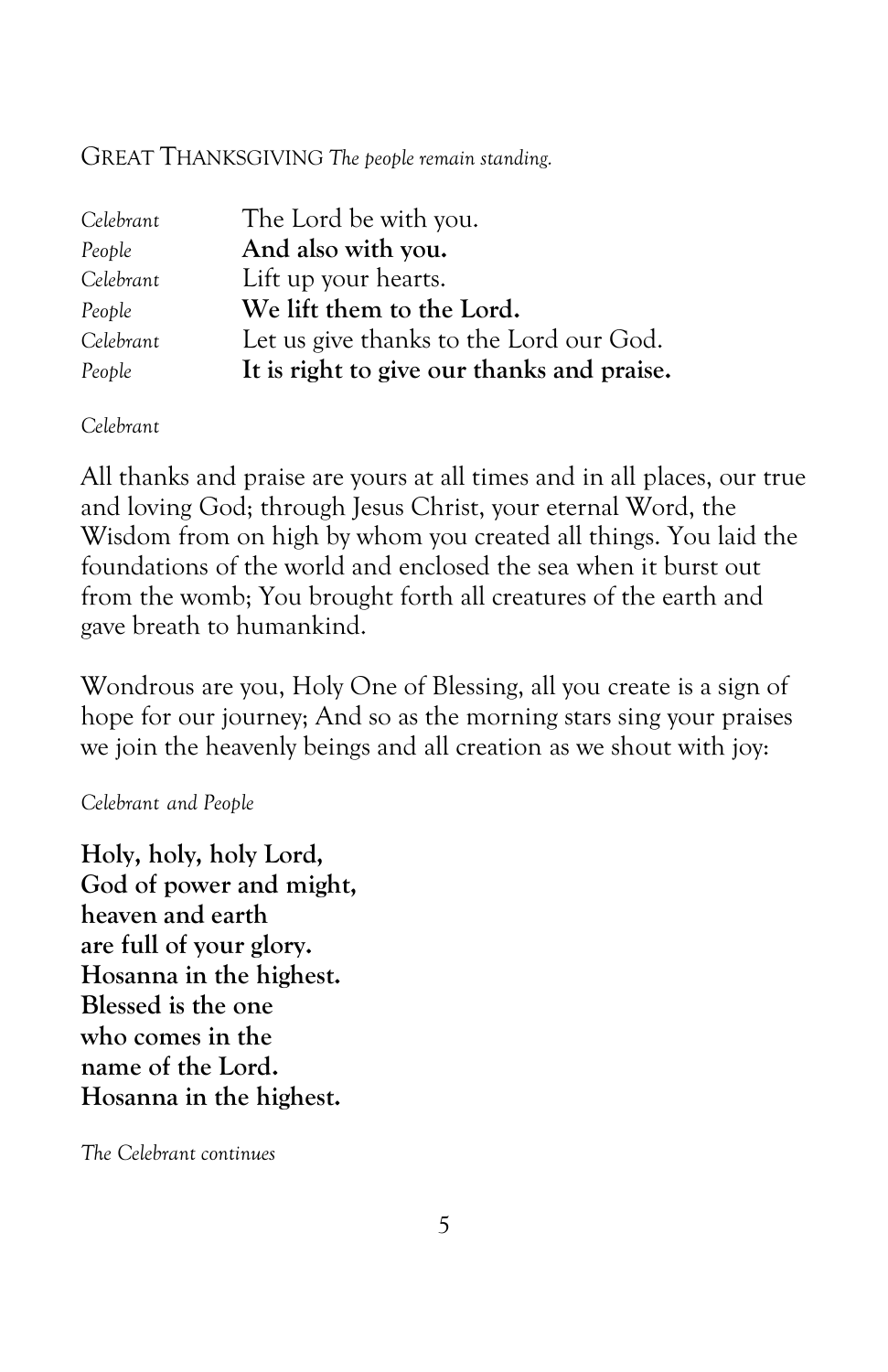Glory and honor are yours, Creator of all, your Word has never been silent; you called a people to yourself, as a light to the nations, you delivered them from bondage and led them to a land of promise. Of your grace, you gave Jesus to be human, to share our life, to proclaim the coming of your holy reign and give himself for us, a fragrant offering.

Through Jesus Christ our Redeemer, you have freed us from sin, brought us into your life, reconciled us to you, and restored us to the glory you intend for us.

We thank you that on the night before he died for us Jesus took bread, and when he had given thanks to you, he broke it, gave it to his friends and said: "Take, eat, this is my Body, broken for you. Do this for the remembrance of me."

After supper Jesus took the cup of wine, said the blessing, gave it to his friends and said: "Drink this, all of you: this cup is the new Covenant in my Blood, poured out for you and for all for the forgiveness of sin. Do this for the remembrance of me."

And so, remembering all that was done for us: the cross, the tomb, the resurrection and ascension, longing for Christ's coming in glory, and presenting to you these gifts your earth has formed and human hands have made, we acclaim you, O Christ:

*Celebrant and People*

**Dying, you destroyed our death. Rising, you restored our life. Christ Jesus, come in glory!**

#### *The Celebrant continues*

Send your Holy Spirit upon us and upon these gifts of bread and wine that they may be to us the Body and Blood of your Christ. Grant that we, burning with your Spirit's power, may be a people of hope, justice and love.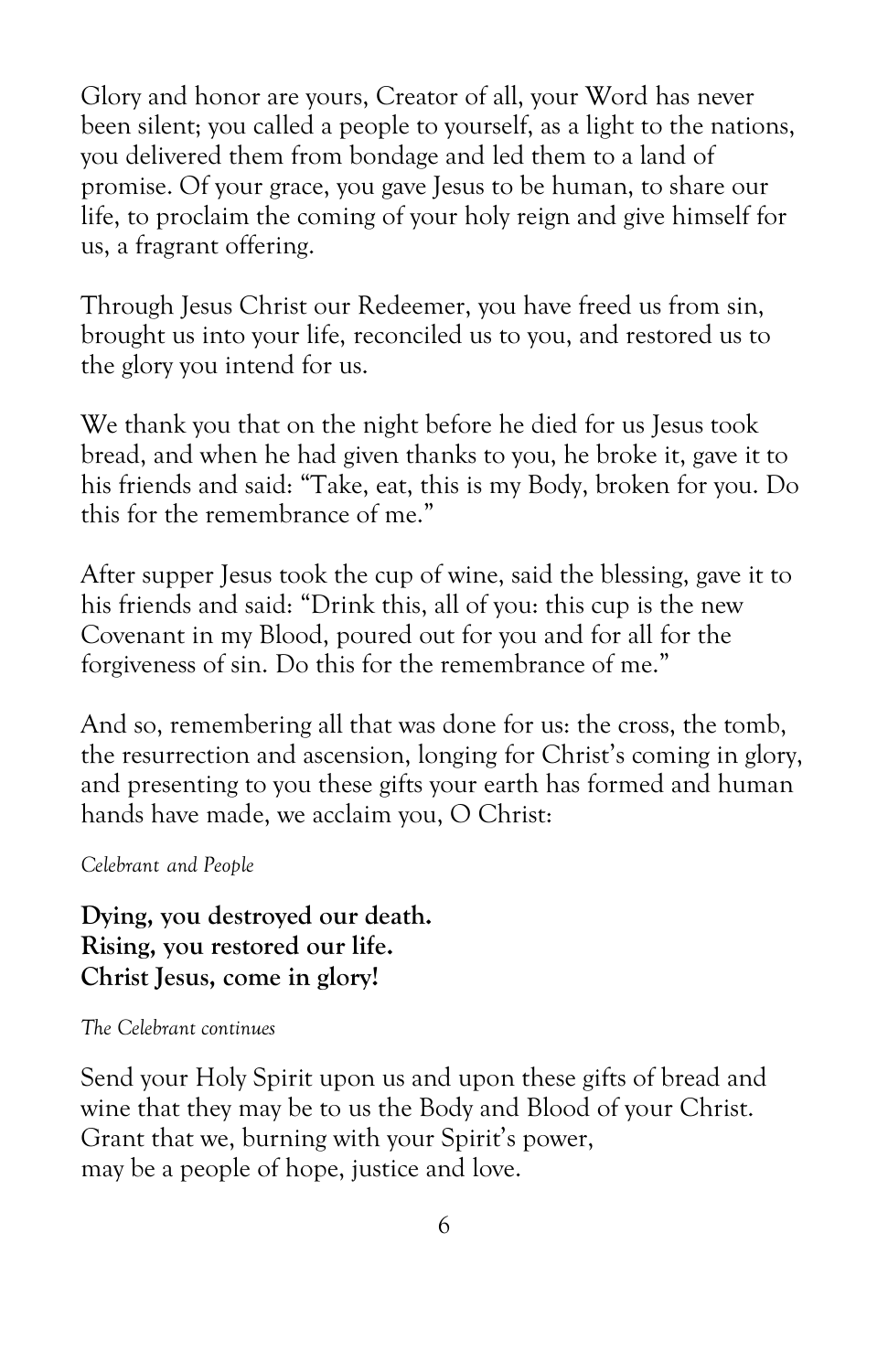Giver of Life, draw us together in the Body of Christ, and in the fullness of time gather us with [blessed and] all your people into the joy of our true eternal home.

Through Christ and with Christ and in Christ, by the inspiration of your Holy Spirit, we worship you our God and Creator in voices of unending praise.

*Celebrant and People* **Blessed are you now and for ever. AMEN.**

#### THE LORD'S PRAYER

*The Celebrant then continues*

And now, as our Savior Christ has taught us, we are bold to say,

*People and Celebrant* 

**Our Father, who art in heaven, hallowed be thy Name, thy kingdom come, thy will be done, on earth as it is in heaven. Give us this day our daily bread. And forgive us our trespasses, as we forgive those who trespass against us. And lead us not into temptation, but deliver us from evil. For thine is the kingdom, and the power, and the glory, for ever and ever. Amen**.

BREAKING OF THE BREAD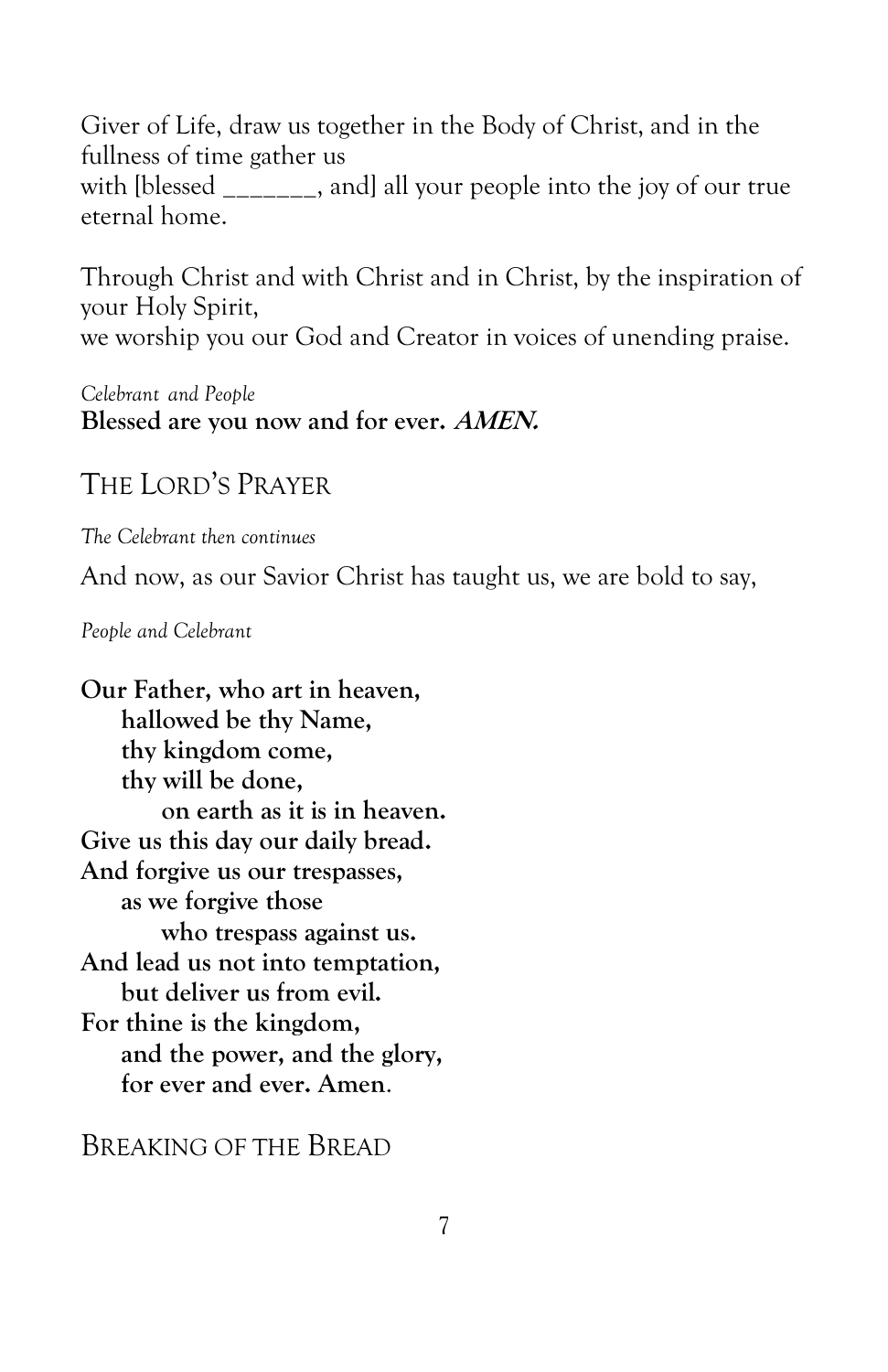*A period of silence is kept. In Lent alleluia is omitted.*

*Celebrant* [Alleluia.] Christ our Passover is sacrificed for us; *People* **Therefore let us keep the feast. [Alleluia.]**

#### AGNUS DEI

Lamb of God, you take away the sins of the world: **have mercy on us.** Lamb of God, you take away the sins of the world: **have mercy on us.** Lamb of God, you take away the sins of the world: **grant us peace.**

*The Celebrant says*

The Gifts of God for the People of God.

#### COMMUNION OF THE PEOPLE

*All who seek God and are drawn to Christ are invited to the Lord's Table. To receive communion, hold out your hands one on top of the other and the minister will give you the bread. You may eat the bread and then drink from the large cup (use your hand to guide the cup) or dip the bread into the grape juice. If you do not wish to receive the grape juice, cross your arms over your chest, the minister will still say the words of administration. If you would like to receive God's blessing, cross your arms over your chest and the priest will bless you.* 

#### PRAYER AFTER COMMUNION

*After Communion, the Celebrant says*

Let us pray.

*The Celebrant and People together say*

**Eternal God, heavenly Father, you have graciously accepted us as living members of your Son our Savior Jesus Christ, and you have fed us with spiritual food in the Sacrament of his Body and Blood.**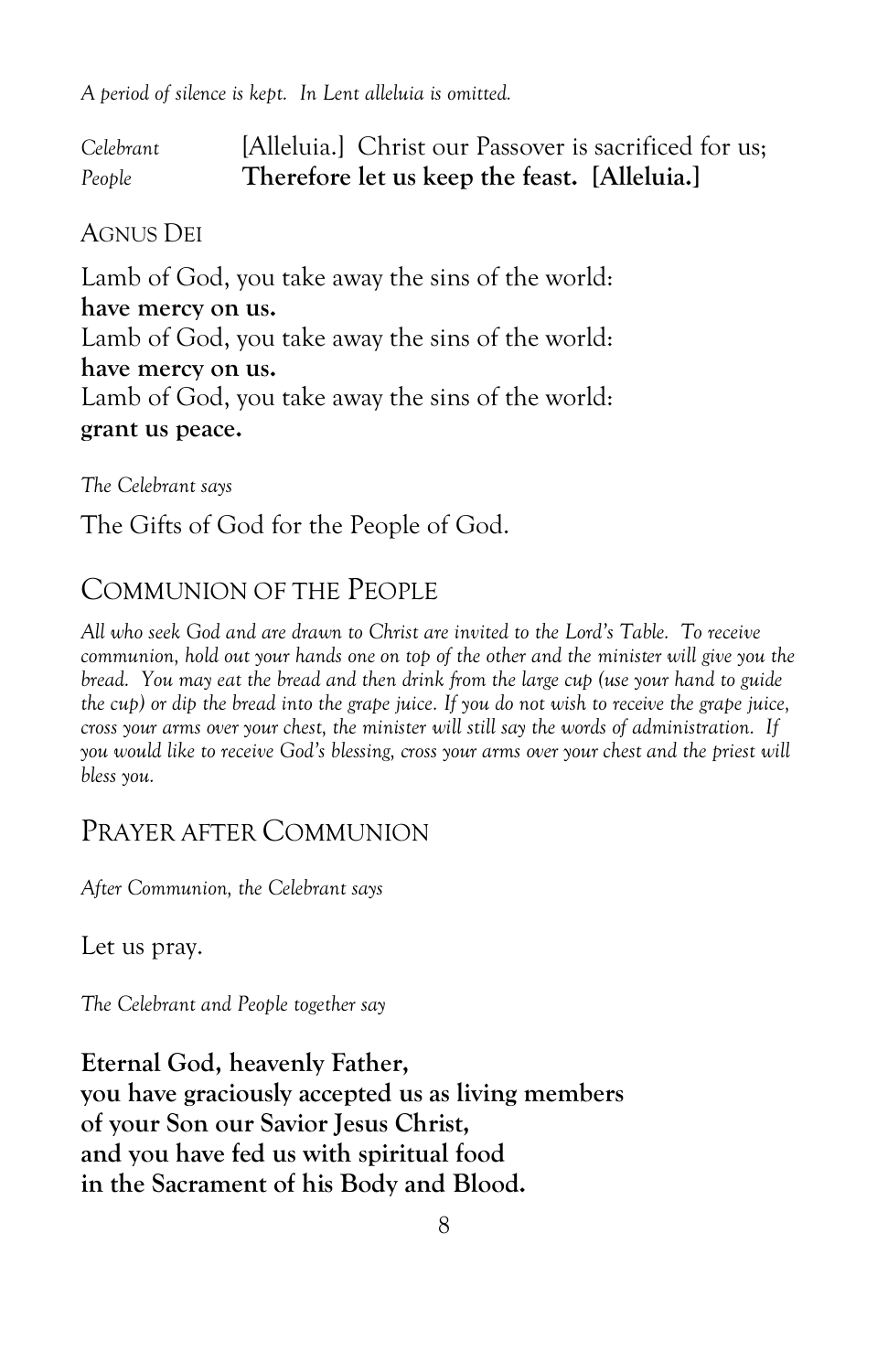**Send us now into the world in peace, and grant us strength and courage to love and serve you with gladness and singleness of heart; through Christ our Lord. Amen.**

#### CELTIC BLESSING

*Celebrant* May the road rise to meet you. May the wind be always at your back. May the sun shine warm upon your face, and rains fall soft upon your fields. And may God hold you lovingly in the palm of his hand. And the blessing of God, Creator, Redeemer, and Sustainer, be among you and remain with you forever. **Amen.**

#### DISMISSAL

*In Lent alleluia is omitted.*

*Deacon* Go in peace to glorify God, follow Jesus Christ, and serve all people through the power of the Holy Spirit. [Alleluia.] *People* **Thanks be to God. [Alleluia.]**

Some people, in order to discover God, read books. But there is a great book: the very appearance of created things. Look above you! Look below you! Note it; read it. God, who you want to discover, never wrote that book with ink; instead He set before your eyes the things that he has made. Can you ask for a louder voice than that?

—Augustine of Hippo

I don't think it is enough appreciated how much an outdoor book the Bible is. It is a hypaethral book, such as Thoreau talked about a book open to the sky. It is best read and understood outdoors, and the farther outdoors the better.

—Wendell Berry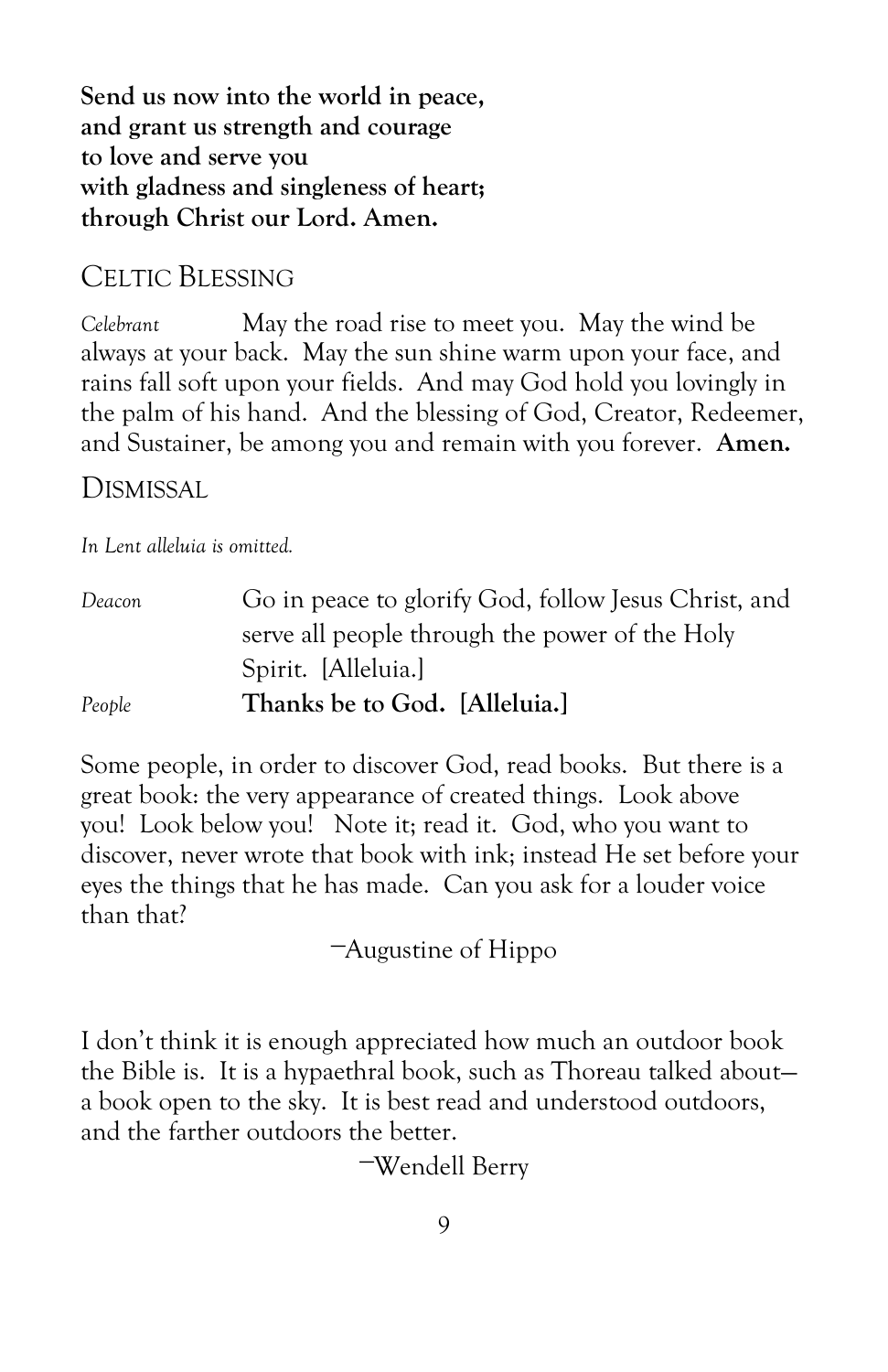Sacred writings are bound in two volumes—that of creation and that of Holy Scripture. —Thomas Aquinas

God is wholly present in all creation, in every corner, behind you and before you. Do you think God is sleeping on a pillow in heaven? God is watching over you and protecting you. —Martin Luther

Some Words on *Shinrin-Yoku* (Forest Bathing)

Our Japanese brothers and sisters have identified sicknesses that we all can understand with words like *tsukin-jigoku* which means "commuter hell" and *karoshi* which means "death by work," a word that is especially sobering in light of Japan's high suicide rate. Aware of these sicknesses, the Japanese have sought wisdom and healing and a change of heart from within their Shinto and Buddhist practices. The practice they encourage as preventive medicine for society's sicknesses is *shinrin-yoku*, which means "forest bathing" and it involves letting nature enter your body through all five senses.

Scientists in Japan have been doing research on the many benefits of *shinrin-yoku*. Psychological and neurological research suggests that spending time in nature improves cognition, relieves anxiety and depression, and even boosts empathy. Studies have also shown that time in nature (even only 20 minutes) lowers blood pressure and boosts levels of healthy white blood cells and anticancer proteins for at least seven days afterward. According to many Japanese scientists, nature is a "miracle drug."

Jesus taught his followers to look at the lilies of the field and the birds of the air and to discover peace, health, and wholeness in the natural world (Matthew 6:25-34). Although Jesus was not surrounded by forests, I imagine he would encourage *shinrin-yoku*, forest-bathing, as a way to connect with God, with others, and with the earth; and as a way to connect with him, the divine physician who is eager to heal all those struggling with physical, psychological, and spiritual sicknesses. As we saunter, I invite us to be open and receptive to Christ's healing presence in these trees, in the air, in the sounds, and in each other.